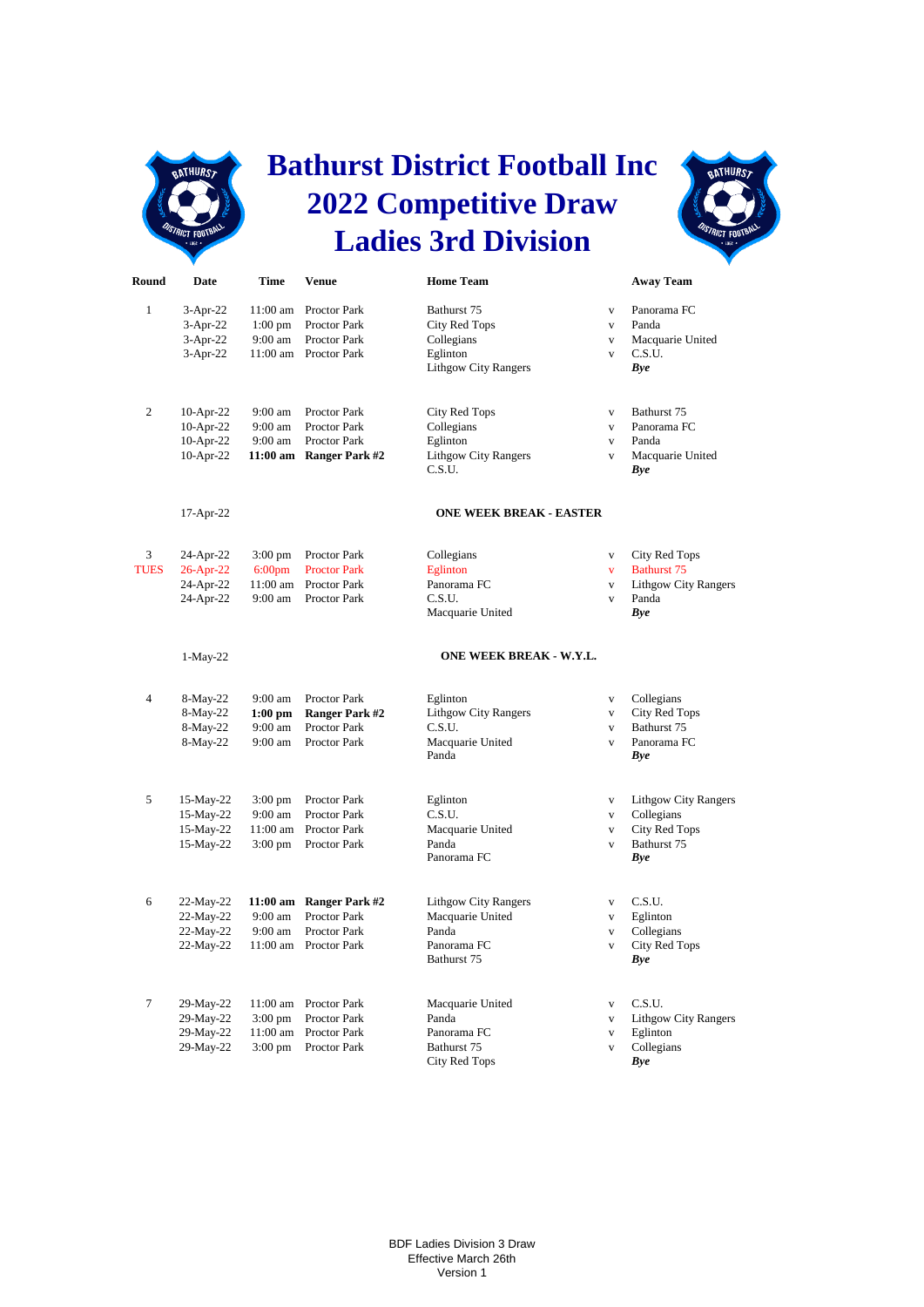| 8   | $5-Jun-22$<br>$5-Jun-22$<br>$5$ -Jun-22<br>$5-Jun-22$ | $9:00$ am<br>$9:00$ am<br>11:00 am                              | Proctor Park<br>Proctor Park<br>11:00 am Ranger Park #2<br>Proctor Park                            | Panda<br>Panorama FC<br><b>Lithgow City Rangers</b><br>City Red Tops              | $\mathbf{V}$<br>$\mathbf{V}$<br>$\mathbf{V}$<br>$\mathbf{V}$            | Macquarie United<br>C.S.U.<br>Bathurst 75<br>Eglinton                                |
|-----|-------------------------------------------------------|-----------------------------------------------------------------|----------------------------------------------------------------------------------------------------|-----------------------------------------------------------------------------------|-------------------------------------------------------------------------|--------------------------------------------------------------------------------------|
|     |                                                       |                                                                 |                                                                                                    | Collegians                                                                        |                                                                         | Bye                                                                                  |
|     | $12$ -Jun-22                                          |                                                                 |                                                                                                    | <b>JUNE LONG WEEKEND - NO GAMES</b>                                               |                                                                         |                                                                                      |
| 9   | 19-Jun-22<br>19-Jun-22<br>19-Jun-22<br>19-Jun-22      | $3:00 \text{ pm}$<br>11:00 am<br>$1:00$ pm<br>$3:00 \text{ pm}$ | Proctor Park<br>Proctor Park<br>Proctor Park<br>Proctor Park                                       | Panorama FC<br>Bathurst 75<br>City Red Tops<br>Collegians<br>Eglinton             | $\mathbf{V}$<br>$\mathbf{V}$<br>$\mathbf{V}$<br>$\mathbf{V}$            | Panda<br>Macquarie United<br>C.S.U.<br>Lithgow City Rangers<br>Bye                   |
| 10  | 26-Jun-22<br>26-Jun-22<br>26-Jun-22<br>$22 - Jun-22$  | 11:00 am<br>$9:00$ am<br>$7:00$ pm                              | <b>Proctor Park</b><br>Proctor Park<br>11:00 am Ranger Park #2<br>Proctor Park 2                   | City Red Tops<br>Bathurst 75<br>Lithgow City Rangers<br>Panda<br>Macquarie United | $\mathbf{V}$<br>$\mathbf{V}$<br>$\mathbf{V}$<br>$\mathbf{V}$            | Collegians<br>Eglinton<br>Panorama FC<br>C.S.U.<br>Bye                               |
| 11  | $3-Jul-22$<br>$3-Jul-22$<br>$3-Jul-22$<br>$3-Jul-22$  | 11:00am<br>$9:00 \text{ am}$<br>$9:00$ am<br>$9:00$ am          | <b>Proctor Park</b><br><b>Proctor Park</b><br>Proctor Park<br>Proctor Park                         | <b>Bathurst 75</b><br>Panorama FC<br>Panda<br>Macquarie United<br>C.S.U.          | $\mathbf{V}$<br>$\mathbf{V}$<br>$\mathbf{V}$<br>$\mathbf{V}$            | <b>City Red Tops</b><br>Collegians<br>Eglinton<br><b>Lithgow City Rangers</b><br>Bye |
|     | $10$ -Jul-22                                          |                                                                 |                                                                                                    | <b>JULY SCHOOL HOLIDAYS - NO GAMES</b>                                            |                                                                         |                                                                                      |
| 12  | 17-Jul-22<br>17-Jul-22<br>17-Jul-22<br>17-Jul-22      | $3:00 \text{ pm}$<br>$3:00 \text{ pm}$<br>11:00 am<br>9:00 am   | Proctor Park<br>Proctor Park<br><b>Proctor Park</b><br>Proctor Park                                | Panorama FC<br>Panda<br>Macquarie United<br>C.S.U.<br>Lithgow City Rangers        | $\mathbf{V}$<br>$\mathbf{V}$<br>$\mathbf{V}$<br>$\mathbf{V}$            | Bathurst 75<br>City Red Tops<br>Collegians<br>Eglinton<br>Bye                        |
| 13  | 24-Jul-22<br>24-Jul-22<br>$24$ -Jul-22<br>24-Jul-22   | $9:00$ am<br>11:00 am<br>9:00am                                 | <b>Proctor Park</b><br><b>Proctor Park</b><br><b>Proctor Park</b><br>11:00 am Proctor Park         | Collegians<br>City Red Tops<br><b>Bathurst 75</b><br>Panorama FC<br>Panda         | $\mathbf{V}$<br>$\mathbf{V}$<br>$\overline{\mathbf{V}}$<br>$\mathbf{V}$ | Eglinton<br><b>Lithgow City Rangers</b><br>C.S.U.<br>Macquarie United<br>Bye         |
| 14  | 31-Jul-22<br>31-Jul-22<br>31-Jul-22<br>31-Jul-22      |                                                                 | 11:00 am Ranger Park #2<br>11:00 am Proctor Park<br>11:00 am Proctor Park<br>11:00 am Proctor Park | Lithgow City Rangers<br>Collegians<br>City Red Tops<br>Bathurst 75<br>Panorama FC | V<br>$\mathbf{V}$<br>$\mathbf{V}$<br>$\mathbf{V}$                       | Eglinton<br>C.S.U.<br>Macquarie United<br>Panda<br>Bye                               |
| 15  | 7-Aug-22<br>7-Aug-22<br>$7-Aug-22$                    | 11:00 am<br>$3:00 \text{ pm}$<br>$3:00 \text{ pm}$              | Proctor Park<br>Proctor Park<br>Proctor Park                                                       | Eglinton<br>Collegians<br>City Red Tops                                           | $\mathbf{V}$<br>$\mathbf{V}$<br>$\mathbf{V}$                            | Macquarie United<br>Panda<br>Panorama FC                                             |
| HSC | $7 - Aug-22$                                          |                                                                 | 11:00 am Proctor Park                                                                              | <b>C.S.U.</b><br>Bathurst 75                                                      | $\mathbf{v}$                                                            | <b>Lithgow City Rangers</b><br>Bye                                                   |